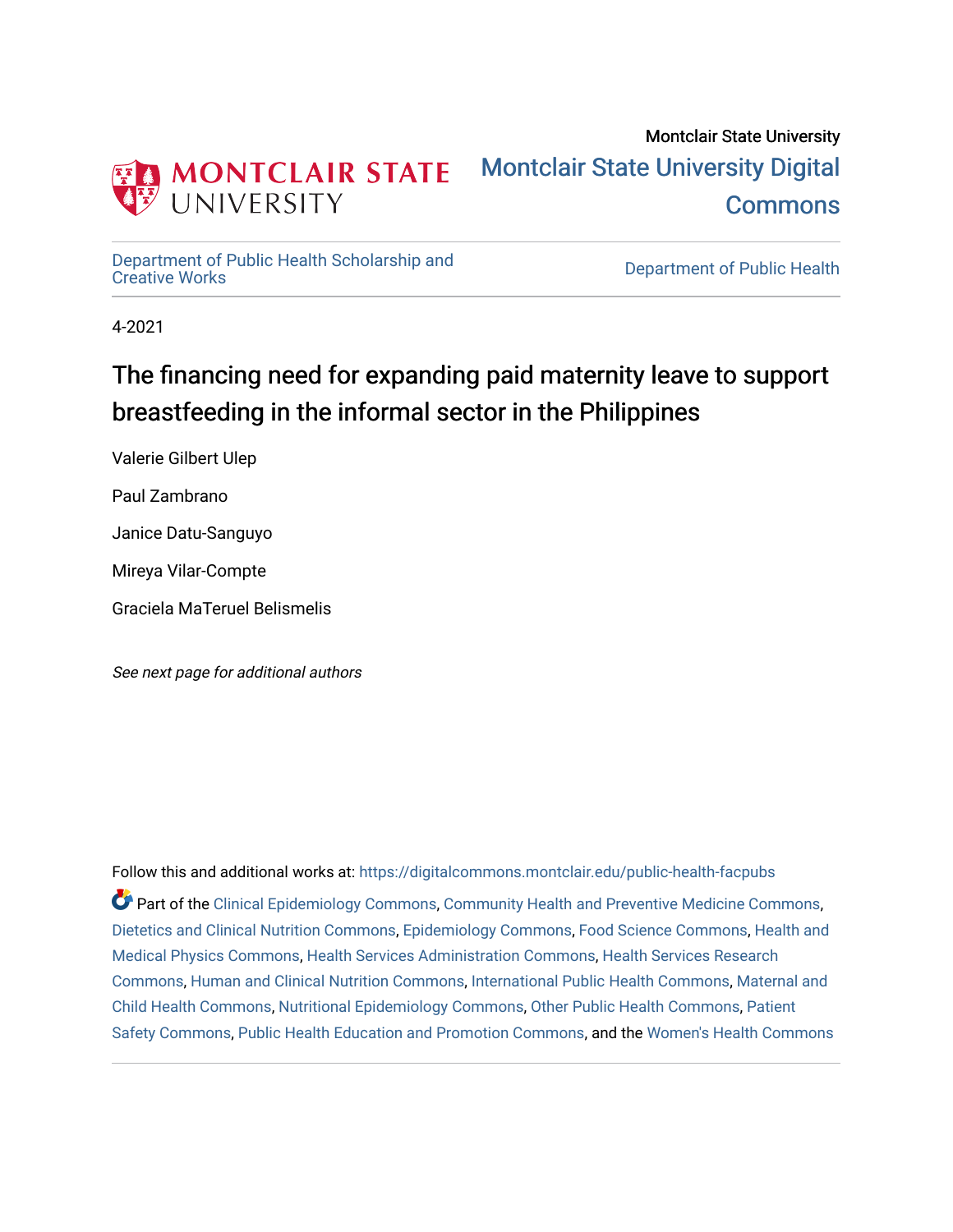# Authors

Valerie Gilbert Ulep, Paul Zambrano, Janice Datu-Sanguyo, Mireya Vilar-Compte, Graciela MaTeruel Belismelis, Rafael Pérez-Escamilla, Grace J. Carrol, and Roger Mathisen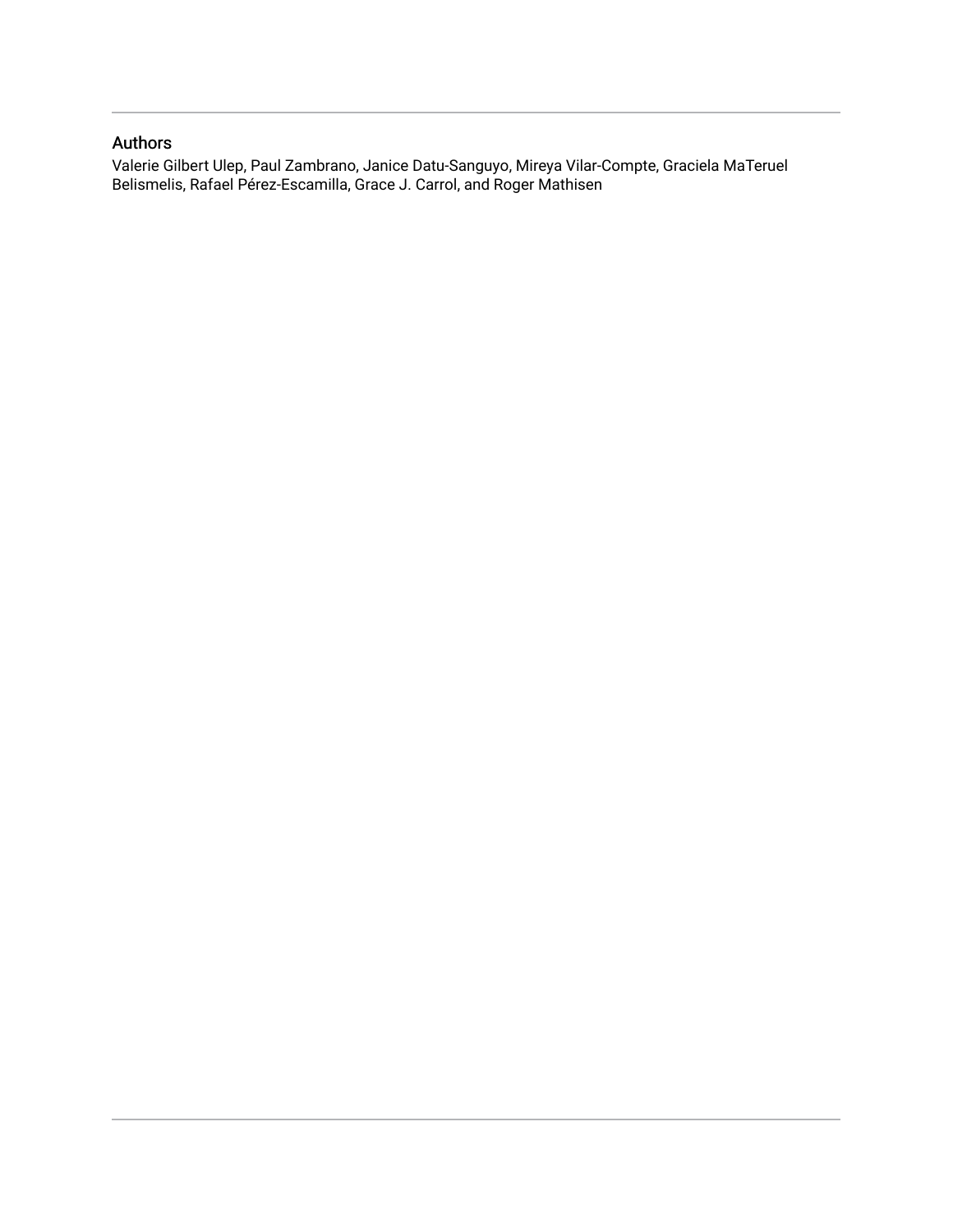[DOI: 10.1111/mcn.13098](https://doi.org/10.1111/mcn.13098)

# ORIGINAL ARTICLE

# Maternal & Child Nutrition WILEY

# **The financing need for expanding paid maternity leave to support breastfeeding in the informal sector in the Philippines**

<sup>1</sup>Philippine Institute for Development Studies, Quezon City, Philippines

2 Alive & Thrive Southeast Asia, Hanoi, Vietnam

<sup>3</sup>Research Institute for Equitable Development (EQUIDE), Mexico City, Mexico

<sup>4</sup>Yale School of Public Health, New Haven, Connecticut, USA

#### **Correspondence**

Valerie Gilbert Ulep, Philippine Institute for Development Studies, Three Cyberpod Centris - North Tower, Quezon Ave, Diliman, Quezon City, Metro Manila, 1100, Philippines. Email: [vulep@mail.pids.gov.ph](mailto:vulep@mail.pids.gov.ph)

### **Funding information**

Bill & Melinda Gates Foundation, Grant/Award Number: OPP50838; Family Larsson-Rosenquist Foundation; Irish Aid; Tanoto Foundation; UNICEF; World Bank Group

**Valerie Gilbert Ulep1 | Paul Zambrano<sup>2</sup> | Janice Datu-Sanguyo<sup>2</sup> | Mireya Vilar-Compte3 | Graciela Ma Teruel Belismelis<sup>3</sup> | Rafael Pérez-Escamilla<sup>4</sup> | Grace J. Carroll4 | Roger Mathisen2**

### **Abstract**

In low- and middle-income countries, almost three-fourths of women in the labour force lack maternity protection. In the Philippines, current laws do not guarantee paid maternity leave to workers in the informal economy. A non-contributory maternity cash transfer to informal sector workers could be used to promote social equity and economic productivity and could provide health benefits by helping mothers meet their breastfeeding goals. The objective of the study is to provide a realistic cost estimate and to assess the financial feasibility of implementing a publicly financed, non-contributory maternity cash transfer programme to the informal sector in the Philippines. Using a costing framework developed in Mexico, the study estimated the annual cost of a maternity cash transfer programme. The methodology estimated the unit cost of the programme, the incremental coverage of maternity leave and expected number of enrollees. Different unit and incremental costs assumptions were used to provide a range of scenarios. Administrative costs for running the programme were included in the analysis. The annual financing need of implementing maternity cash transfer programme in the Philippines ranges from a minimum scenario of USD42 million (14-week maternity cash transfer) to a more ideal scenario of USD309 million (26-week maternity cash transfer). The latter is financially feasible as it is equivalent to less than 0.1% of the country's gross domestic product substantially lower than the share cost of not breastfeeding (0.7%). The annual cost of the programme is only 10% of the total cost of the largest conditional cash transfer programme.

### **KEYWORDS**

breastfeeding, costing, informal sector, maternity leave, Philippines

## **1** | **INTRODUCTION**

Exclusive breastfeeding is one of the most cost-effective maternal and child health interventions (WHO and UNICEF, 2003). The World Health Organization (WHO) recommends exclusive breastfeeding for

6 months of life and continued breastfeeding with complementary foods until at least 24 months (Kramer & Kakuma, 2012). Despite its remarkable health benefits, the prevalence of exclusive breastfeeding remains low globally (Binns & Kung Lee, 2019; Development Initiatives, 2018). One of the major barriers to exclusive and continued

This is an open access article under the terms of the [Creative Commons Attribution](http://creativecommons.org/licenses/by/4.0/) License, which permits use, distribution and reproduction in any medium, provided the original work is properly cited.

© 2020 The Authors. *Maternal & Child Nutrition* published by John Wiley & Sons Ltd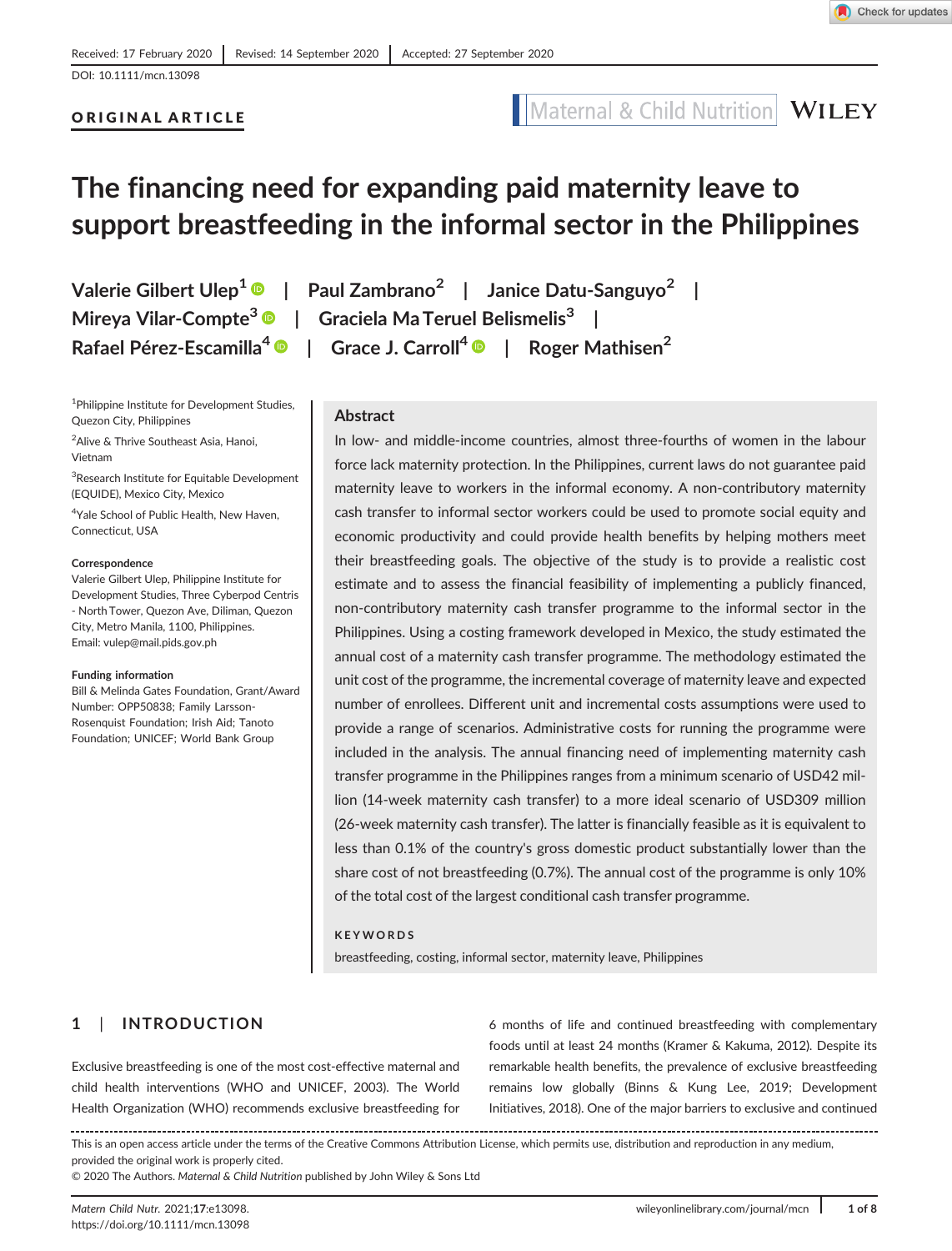breastfeeding is the lack of income protection for mothers, who then have no other choice but to rejoin the labour force soon after childbirth. Empirical studies have shown that the sooner mothers return to work, the shorter their breastfeeding duration (Bai, Fong, & Tarrant, 2015; Chang et al., 2019; ILO, 2019a; Nandi et al., 2016; Ogbuanu, Glover, Probst, Liu, & Hussey, 2011). Recent economic costing studies have also estimated the substantial annual economic burden resulting from not breastfeeding. In the Philippines, the cost of not breastfeeding is approximately 0.7% of gross domestic product (Walters, Phan, & Mathisen, 2019). The prevalence of exclusive breastfeeding in the Philippines is 27%, which is much lower than the global average (40%) (UNICEF, 2019), and off-track from the Global Nutrition Target of at least 50% by 2025 (Development Initiatives, 2018).

Beyond its importance in establishing and maintaining breastfeeding, the provision of maternity leave is also essential to allow women to rest and physically and emotionally recover from giving birth (ILO, 2012).

Maternity leave duration in the Philippines was once the shortest in Southeast Asia at 60–78 days compared with the regional average of 3 months (ILO, 2019b). In 2015, only 55% of Filipino mothers received paid maternity leave as a form of income protection. Of those who received the leave, the average duration of leave was only 2 months (Food and Nutrition Research Insititute, 2016). About 40% of the 45 million in the labour force are women (Philippine Statistical Authority, 2019). Of the women in the labour force, around 39% are considered employed in the informal sector, and this estimate increases to 52% when short-term and seasonal workers are included (Philippine Statistical Authority, 2017).

Across the working life cycle, labour force participation of women in the country has been consistently lower compared with those of men's, with the widest gap observed within the ages 20–39 years. This is the period when childbearing among women is most common and, in the Philippines, marriage and childbearing are associated with a significant decline in the female labour force participation. The provision of adequate maternity entitlements can make childbirth more compatible with economic activity and can facilitate the integration of women into the labour market (Cabegin & Gaddi, 2019). Maternity protection has a clear benefit to maternal and child health, and in the achievement of the country's Sustainable Development Goals (SDG) and its targets on maternal and child health, and nutrition, and gender equality.

In 2019, the Philippine Congress enacted a landmark law (Expanded Maternity Leave Act of, 2019) that extended paid maternity leave to 15 weeks, in alignment with the International Labor Organization convention of at least 14 weeks (ILO, 2019a). Despite this positive development, full and equitable implementation of the law will be challenging. The Expanded Maternity Leave Act of 2019 only guarantees maternity leave to mothers working in the formal sector. Workers in the informal sector, while explicitly covered by the law, could only be eligible if they are members of the Social Security System, the state-run social insurance programme for private and informal sector workers. However, a large number of women in the informal sector are not members of the social insurance programme (National Economic Development Authority, 2017). In 2015, only 12% of self-employed (i.e., in

# Key messages

- In the Philippines, current laws do not guarantee paid maternity leave to workers in the informal economy. A publicly financed non-contributory maternity cash transfer to informal sector workers could be considered.
- The annual financing need of implementing maternity cash transfer programme in the Philippines ranges from a minimum scenario of USD42 million to an ideal scenario of USD309 million.
- A publicly financed non-contributory maternity cash transfer for informal sector seems financially feasible and a sound social investment in the Philippines.

Philippines considered to be employed by the informal sector) mothers received maternity leave. Also, a large percentage of mothers who reported working in the government and private sectors did not receive paid maternity benefits (25% and 45%, respectively) (Food and Nutrition Research Insititute, 2016). Short-term and seasonal workers typically have less access to social protection including maternity leave (National Economic Development Authority, 2017).

Given the substantial number of women working in the informal sector in the Philippines, a large number of children and mothers continue to be vulnerable to health risks due to lack of protection resulting in not breastfeeding according to recommendations. To address this gap, the government could extend a publicly financed non-contributory maternity cash transfer programme to the informal sector. As evidence suggests, providing financial incentives to mothers, particularly low-income earners, will improve breastfeeding practice (Clay, Strong, & Thomas, 2018; Mirkovic, Perrine, & Scanlon, 2016). However, cash transfer programmes are typically perceived as costly, which could lead to political resistance. Following an innovative costing framework, this study provides a realistic estimate on the cost requirements of a publicly financed non-contributory maternity cash transfer programme in the Philippines and presents these costs in relation to costs of not breastfeeding and its consequences. These findings provide critical inputs in assessing the financial feasibility of extending income protection to mothers in the informal sector.

### **2** | **METHODOLOGY**

To estimate the annual financing need of a maternity cash transfer programme for the informal sector workers, we adapted the formula developed by Villar-Compte et al. (2019):

$$
MCT_y = UC_{CT} * IC_y * (\alpha * Pop_y) + AdmC_y,
$$

where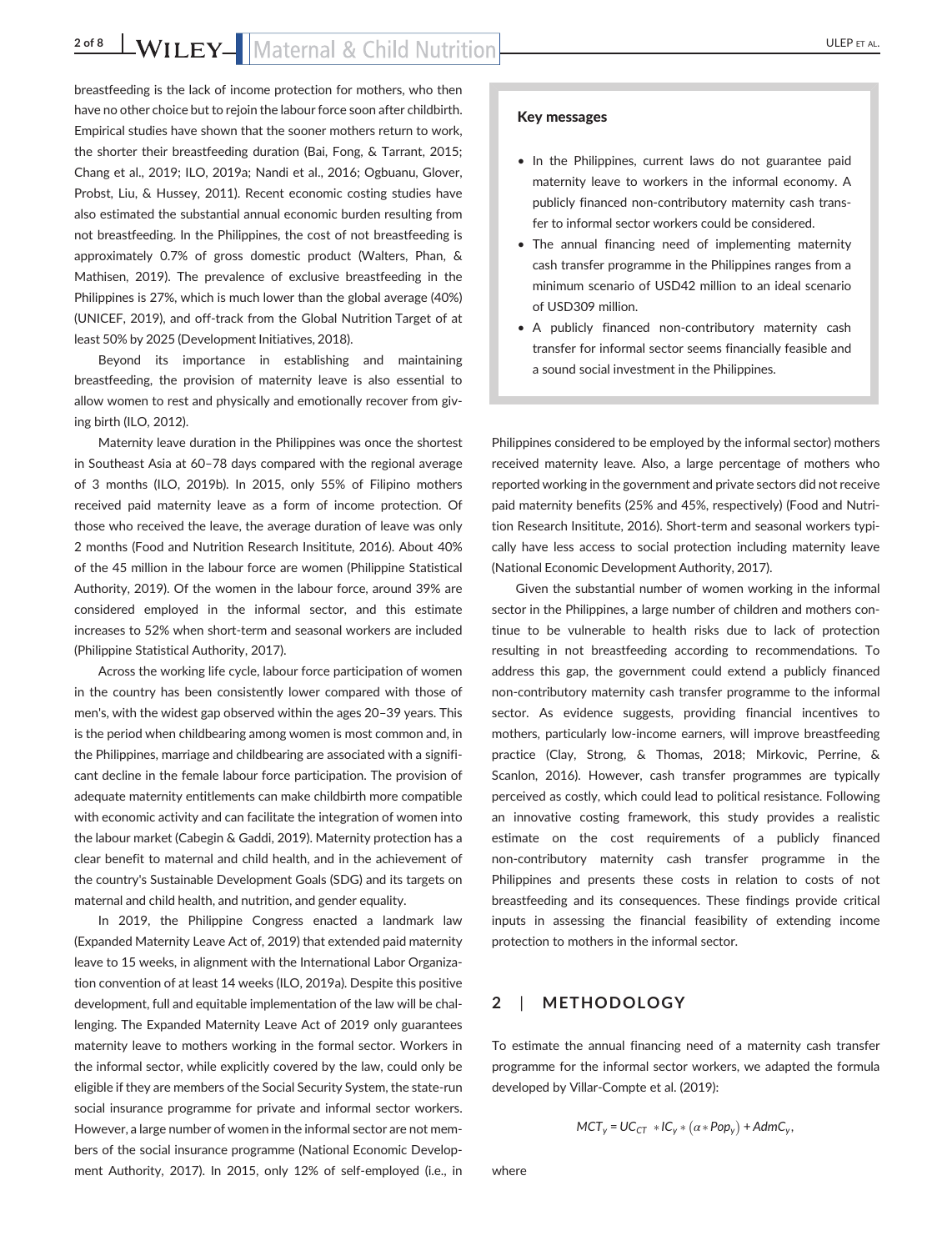# ULEP ET AL. bs\_bs\_banner **3 of 8**

*MCT<sub>y</sub>* is the cost of maternity cash transfer for the informal sector on a given year *y*;

*UC<sub>CT</sub>* is the unit cost (UC) of weekly maternity cash transfer (per week/per mother);

*ICy* is the incremental coverage of cash transfer (number of weeks) for year *y*;

 $\alpha$  is the probability of having a baby and working in the informal sector;

*Popy* is the number of women of reproductive age in the country for year *y*;

*AdmCy* is the total administrative cost of the programme for year *y*.

The formula provides a realistic estimate of the total cost of maternity cash transfer programme because it weights the population of women currently working in the informal sector considering the mothers' education, age, location and marital status. The costing modelling approach followed included six clearly delineated steps. To estimate the parameters required from each step, we used employment and fertility survey data, census data and official government data reporting on minimum wage, average daily wage and poverty line threshold. To ensure that our estimates from surveys reflected population parameters, we applied survey weights. Our cost estimates were converted to USD and reported in 2018 prices.

In Step 1, we estimated the probability of having a child in the prior year among women of reproductive age using the 2017 Philippine National Demographic and Health Survey (NDHS) (Philippine Statiscal Authority and ICF, 2018). The analysis was categorized according to maternal age (15–24, 25–29, 30–34, 35–39 or 40–49 years), marital status (single, married, widowed or divorced/annulled/separated), type of residence (urban or rural) and educational attainment (no education/ preparatory, primary, secondary or tertiary/higher). Given these characteristics, we generated 160 unique combinations of groups according to their demographic characteristics (e.g., women aged 18–24 years old, single, living in rural area and high school graduate). For each combination, we estimated the probability of having a child in the prior year. Mothers with infant deaths were excluded from the analysis.

In Step 2, we estimated the probability of being employed in the informal sector among women of reproductive age. The 2017 NDHS does not contain detailed information on employment; hence, we used the 2017 Labor Force Survey (Philippine Statistical Authority, 2017) to determine the estimated proportion of women of reproductive age participating in the labour force and the proportion working in the informal sector. The analysis was categorized according to the same 160 unique subgroups as explained above based on maternal age, marital status, type of residence and educational attainment. We defined informality based on what is contextually relevant in the Philippines. Social protection schemes in the Philippines define formal workers as those who are working for government and private establishments or corporations. The government mandates public and private establishments/corporations to provide maternity benefits to employees. Operationally, we classified women as being employed in the formal sector if they worked in a private or government establishment, family-owned farm with pay or private household (including

domestic work). In our analyses, we classified self-employed or workers in family-owned farm without pay as informal sector workers. Additionally, we expanded the definition of informal sector to include mothers with short-term and seasonal employment—groups of female workers who are unreached by existing maternity protection benefits and can potentially benefit from a maternity cash transfer. We argue that this definition is more inclusive from a social justice perspective. Mothers who were unemployed were excluded in the analysis.

Using the probabilities obtained in Steps 1 and 2, we obtained an estimate of alpha, which is the probability of a woman of reproductive age, working in the informal sector, of having a child in the previous year for each of the 160 subgroups.

In Step 3, we estimated the weighted population of women using the,  $\alpha$  <sup>\*</sup> Pop<sub>v</sub>. The value is a realistic estimation of the women employed in the informal sector who could claim maternity leave in a given year. We used the 2017 projected population of women of reproductive age from the Philippine Statistical Authority.

In Step 4, we multiplied the weighted population by the UC of the maternity cash transfer. We used three levels of UCs based on minimum wage, average daily salary and poverty threshold. To derive the weekly cost, we multiplied the reported minimum wage and average daily salary by five and divided the reported biannual poverty threshold by 24. The minimum wage is mandated by the Labor Code of the Philippines. We used the reported minimum wage and average daily salary from the 2018 Department of Labor and Employment, while we used the official poverty threshold from Philippine Statistical Authority, respectively (Philippine Statistical Authority, 2019). The Statistical Authority defines poverty threshold as the minimum expenditure required for an individual to meet the basic food and non-food requirements.

In Step 5, we added the incremental coverage of the maternity cash transfer programme (i.e., number of weeks covered). We used the following incremental coverages: (1) 14 weeks, which is the minimum as mandated by ILO convention; (2) 15 weeks, which is the length of maternity leave as mandated by Expanded Maternity Leave Act of, 2019; (3) 18 weeks, which is the more optimal duration as stipulated in ILO Recommendation 191 (ILO, 2019a); (4) 26 weeks after delivery, which is consistent with the recommendations of the WHO for exclusive breastfeeding. We obtained a range of yearly maternity leave cash transfer costs for 12 scenarios based on the combination of three levels of UCs and four levels of incremental costs.

In Step 6, we added the administrative cost of implementing the maternity cash transfer programme. This cost is a proxy and is based on the audited financial statements of two major social protection programmes in the country: Social Security System, the mandatory pension programme for private sector employees; and Philippine Health Insurance Corporation, the primary national health insurance programme in the country. Both programmes are well-established government-controlled corporations' and PhilHealth cover 16 and 50 million members (excluding beneficiaries of members) and, in 2017, spent 15% and 17% of the corporations' total expenses on administrative cost, respectively. The average share of administrative cost (16. 3%) was applied in our estimates (Philippine Health Insurance Corporation, 2017; Social Security System, 2017). We used the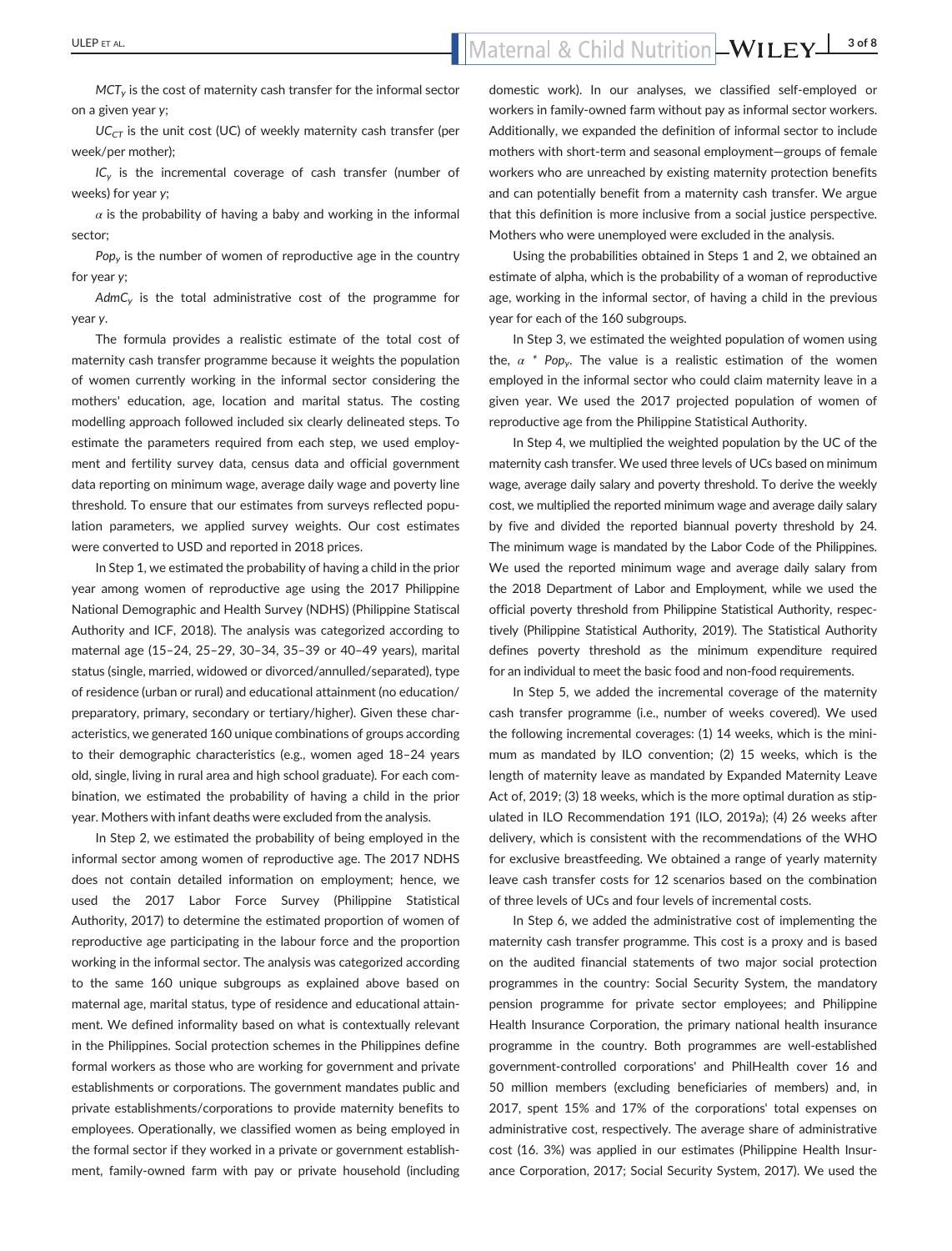lowest administrative cost across all incremental coverage scenarios (i.e., 14 weeks). We assumed that the administrative cost across scenarios are the same. This is a realistic assumption because an increase in the incremental coverage does not necessarily lead to additional administrative cost.

## **3** | **RESULTS**

Table 1 shows the probability of women of reproductive age of having a baby in the prior year obtained from the 2017 NDHS and the percentage of informal workers among economically active women of reproductive age (i.e., employed) from 2017 Labor Force Survey. Women from younger age group, primary/secondary education graduate, who are married, and from rural area were more likely to have birth in the prior year, whereas women with no education, married and from rural area were more likely to be working in the informal sector. Table 1 only shows the systematic differences in fertility and labour force and the importance of considering socio-demographic characteristics in the model. Based on our estimates, there were 24,471,807 women of reproductive age (15–49 years old), but only 11,060,355 of these women were in the labour force. Out of these, 238,924 were in the informal sector and had infants in the previous year.

Table 2 shows the maternity leave cash transfer costs using the formula:  $MCT_v = UC_{CT} * IC_v * (a * Pop_v)$  with different scenarios of incremental coverage and UC of maternity cash transfer. The table also includes marginal cost per week for each type of cash transfer. Depending on the welfare measure, the marginal cost per week ranges from USD2.5 million to USD10.8 million.

Table 3 shows the total amount of maternity benefits including the administrative cost in running the programme using the formula:  $MCT_v = UC_{CT} * IC_v * (a * Pop_v) + AdmC_v.$ 

We conducted a sensitivity analysis of total cost of the maternity leave cash transfer per year (Table 4). This sensitivity analysis examined the changes in our estimates when the following scenarios are applied in the model: (1) a less exhaustive definition of informality and (2) assume that 12% informal sector workers have maternity protection. In our analysis, we used an exhaustive definition of informality. We categorized short-term and seasonal workers even among traditionally defined as formal sector workers (e.g., workers in government and private corporations) as informal. If we remove this restriction,

TABLE 1 Characteristics of women of reproductive age and in the labour force

| Demographic variable   | Category                | With birth in last year (%) |        |        | Informality (%) |        |        |
|------------------------|-------------------------|-----------------------------|--------|--------|-----------------|--------|--------|
|                        |                         | %                           | 95% LL | 95% UL | %               | 95% LL | 95% UL |
| Age                    | $15 - 24$               | 6.2                         | 5.7    | 6.6    | 18.9            | 17.7   | 20.0   |
|                        | $25 - 29$               | 7.0                         | 6.2    | 7.7    | 25.7            | 24.2   | 27.2   |
|                        | $30 - 34$               | 4.0                         | 3.3    | 4.6    | 37.3            | 35.6   | 39.9   |
|                        | $35 - 39$               | 2.0                         | 1.6    | 2.5    | 42.4            | 40.8   | 44.7   |
|                        | $40 - 44$               | 0.3                         | 0.2    | 0.4    | 48.8            | 47.7   | 49.6   |
|                        | $45 - 49$               | 0.2                         | 0.1    | 0.3    | 49.7            | 48.1   | 51.3   |
| Educational attainment | No education, preschool | 2.9                         | 1.3    | 4.5    | 63.2            | 61.1   | 65.4   |
|                        | Primary                 | 3.9                         | 3.3    | 4.5    | 52.3            | 50.9   | 53.8   |
|                        | Secondary               | 4.4                         | 4.1    | 4.8    | 37.6            | 36.5   | 38.7   |
|                        | Higher                  | 2.9                         | 3.4    | 4.2    | 37.9            | 35.9   | 40.0   |
| Marital status         | Never married           | 1.0                         | 0.8    | 1.1    | 16.4            | 15.5   | 17.3   |
|                        | Married                 | 6.1                         | 5.7    | 6.5    | 46.4            | 45.6   | 47.3   |
|                        | Widowed                 | 0.8                         | $-0.1$ | 1.6    | 38.5            | 34.7   | 42.2   |
|                        | Divorced/separated      | 3.4                         | 2.3    | 4.5    | 26.4            | 23.2   | 29.5   |
| Type of residence      | Urban                   | 3.8                         | 3.4    | 4.2    | 26.4            | 25.6   | 27.2   |
|                        | Rural                   | 4.4                         | 4.1    | 4.7    | 46.3            | 45.4   | 47.7   |

### TABLE 2 Maternity leave cash transfer (MCT) costs per extent in weeks (in USD) using exhaustive definition of informal sector

|              |               | Incremental coverage |             |             |             |  |
|--------------|---------------|----------------------|-------------|-------------|-------------|--|
| Unit cost    | Cost per week | 14 weeks             | 15 weeks    | 18 weeks    | 26 weeks    |  |
| Poverty line | 2,483,994     | 34,775,922           | 37.259.917  | 44,711,900  | 64,583,856  |  |
| Minimum wage | 10,760,816    | 150.651.421          | 161.412.234 | 193.694.684 | 279,781,210 |  |
| Basic pay    | 9.840.458     | 137,766,416          | 147,606,874 | 177,128,248 | 255,851,915 |  |

*Note*. Exchange rate: 50. 40USD = 1PhP (World Development Indicators) in 2018 prices.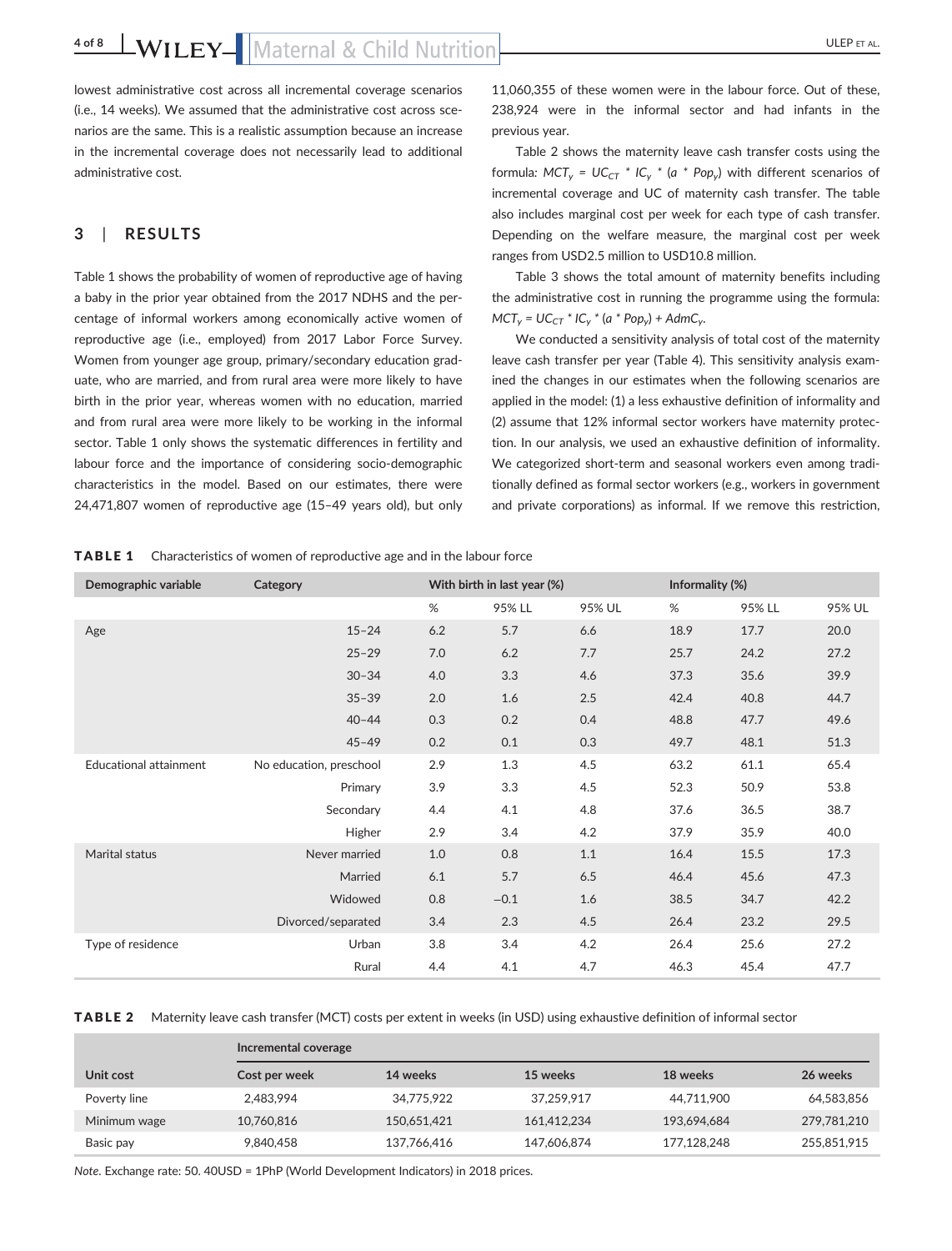| <b>Variable</b>      | Administrative cost <sup>a</sup> | Cash transfer <sup>a</sup> | Total cost <sup>a</sup> | Cost per woman <sup>b</sup> |
|----------------------|----------------------------------|----------------------------|-------------------------|-----------------------------|
| Poverty line         |                                  |                            |                         |                             |
| 14 weeks             | 6,747,567                        | 34,775,922                 | 41,523,490              | 174                         |
| 15 weeks             | 6,747,567                        | 37,259,917                 | 44,007,484              | 184                         |
| 18 weeks             | 6,747,567                        | 44,711,900                 | 51,459,467              | 215                         |
| 26 weeks             | 6,747,567                        | 64,583,856                 | 71,331,423              | 299                         |
| Minimum wage         |                                  |                            |                         |                             |
| 14 weeks             | 29,230,873                       | 150,651,421                | 179,882,294             | 753                         |
| 15 weeks             | 29,230,873                       | 161,412,234                | 190,643,107             | 798                         |
| 18 weeks             | 29,230,873                       | 193,694,684                | 222,925,557             | 933                         |
| 26 weeks             | 29,230,873                       | 279,781,210                | 309,012,082             | 1,293                       |
| Average daily salary |                                  |                            |                         |                             |
| 14 weeks             | 26,730,797                       | 137,766,416                | 164,497,214             | 688                         |
| 15 weeks             | 26,730,797                       | 147,606,874                | 174,337,671             | 730                         |
| 18 weeks             | 26,730,797                       | 177,128,248                | 203,859,045             | 853                         |
| 26 weeks             | 26,730,797                       | 255,851,915                | 282,582,713             | 1,183                       |
|                      |                                  |                            |                         |                             |

### TABLE 3 Total cost of the maternity leave cash transfer per year (in USD) using exhaustive definition of informal sector

*Note*. Poverty line: PhP524 per week; minimum wage: PhP2,270 per week; average daily salary: 2,076 per week.

<sup>a</sup> Exchange rate: 50.40USD = 1PhP (World Development Indicators) in 2018 prices.

 $^{\rm b}$ A total of 238,924 were in the informal sector and had infants in the previous year.

### TABLE 4 Sensitivity analysis of total cost of the maternity leave cash transfer per year (in USD)

| Variable             | Exhaustive definition of informality<br>$(A)^a$ | Less exhaustive definition of informality<br>$(B)^a$ | Informal sector with maternity protection<br>$(C)^a$ |  |  |  |
|----------------------|-------------------------------------------------|------------------------------------------------------|------------------------------------------------------|--|--|--|
| Poverty line         |                                                 |                                                      |                                                      |  |  |  |
| 14 weeks             | 41,523,490                                      | 31,673,588                                           | 40,715,094                                           |  |  |  |
| 15 weeks             | 44,007,484                                      | 33,454,018                                           | 43,141,345                                           |  |  |  |
| 18 weeks             | 51,459,467                                      | 38,795,308                                           | 50,420,101                                           |  |  |  |
| 26 weeks             | 71,331,423                                      | 53,038,749                                           | 69,830,116                                           |  |  |  |
| Minimum wage         |                                                 |                                                      |                                                      |  |  |  |
| 14 weeks             | 179,882,294                                     | 136,260,544                                          | 175,083,801                                          |  |  |  |
| 15 weeks             | 190,643,107                                     | 143,905,520                                          | 185,501,868                                          |  |  |  |
| 18 weeks             | 222,925,557                                     | 166,840,450                                          | 216,756,067                                          |  |  |  |
| 26 weeks             | 309,012,082                                     | 228,000,261                                          | 300,100,597                                          |  |  |  |
| Average daily salary |                                                 |                                                      |                                                      |  |  |  |
| 14 weeks             | 164,497,214                                     | 125,476,372                                          | 163,794,785                                          |  |  |  |
| 15 weeks             | 174,337,671                                     | 132,529,627                                          | 173,406,493                                          |  |  |  |
| 18 weeks             | 203,859,045                                     | 153,689,393                                          | 202,241,617                                          |  |  |  |
| 26 weeks             | 282,582,713                                     | 210,115,435                                          | 279,135,280                                          |  |  |  |

*Note*. A: Exhaustive definition: employed mothers who are as self-employed or employed in family-owned farm or private household farm. Regardless of employment type, if they work is further as short-term or seasonal, they are considered as informal. B: Less exhaustive definition: same as (A), but seasonality or duration of work not considered. C: Informal sector: Same as A, but 12% of informal sector are excluded. A study show that 12% informal sector availed maternity leave benefits.

<sup>a</sup> Exchange rate: 50.40USD = 1PhP (World Development Indicators) in 2018 prices.

the estimated 14-week maternity cash transfer using minimum wage as UC is down to USD136 million from USD180 million.

Based on the reported estimates of the Food and Nutrition Research Institute, around 12% of mothers in the informal sector received maternity benefits (Food and Nutrition Research Insititute, 2016). Applying this weight to the estimated number of enrollees yields to negligible difference (A vs. C). As expected, using a less exhaustive definition yielded to lower estimated cost (A vs. B).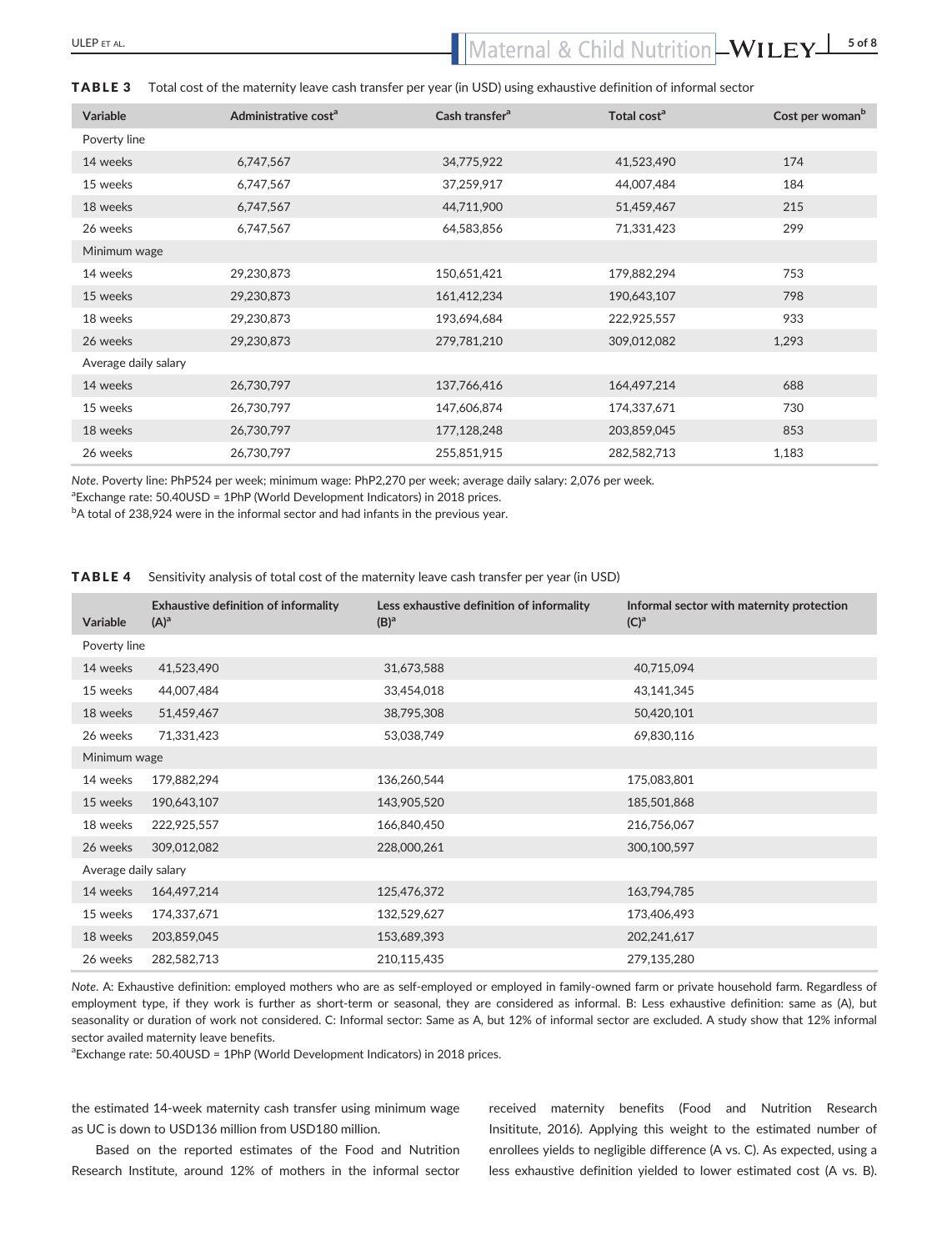The estimated 14-week maternity cash transfer using minimum wage as UC went down from USD180 to USD175 million (see Table 4).

## **4** | **DISCUSSION**

Our study estimated the annual cost requirement of a maternity cash transfer programme targeting female informal sector workers considering the number of women the programme would cover in a given year. At the minimum, the Philippine government needs to spend about USD42 million (or USD174 per mother) for a 14-week maternity leave using the poverty line as UC. The cost increases to USD 180 million (or USD 753 per mother) for a 14-week equivalent maternity leave using minimum wage as UC. To contextualize, the estimated total cost of USD 180 million for a 14-week maternity cash transfer is less than 0.06% of the country's gross domestic product, 9% of the total budget of the Department of Health or 10% of the total budget of the largest conditional cash transfer programme for the poor, the *Pantawid Pamilyang Pilipino Program* (Department of Budget and Management, 2019). The share is lower (two percentage point) if the poverty threshold is used as UC, suggesting that providing informal workers with a maternity cash transfer benefit could be affordable. In the medium to long-term, the total cost of maternity cash transfer programme expected to dramatically decrease as more women are exiting the informal economy. From 2010 to 2018, the share of informal workers to total labour force has declined 3% annually (World Bank, 2020). These investments should also be put in the context of the country's development agenda and its commitments to broader human rights instruments. Income security is critical to enable mothers to recover before and after childbirth and support exclusive and continued breastfeeding, thereby preventing health risks for women and their children (ILO, 2016) and to ensure that both mother and child benefit from the short and long-term outcomes associated with breastfeeding. Because breastfeeding is a major driver of many SDGs, improving maternity protection for informal sector workers complements the strategy of the Philippines to achieve its targets on maternal and child health, and nutrition. Breastfeeding rates remain suboptimal, and under-five mortality remains high in the Philippines relative to other countries with similar economic development. Our estimated cost of the maternity cash transfer is outweighed by the potential economic benefit of improved breastfeeding rates at population level. For example, studies have shown an inverse relationship between maternity benefits and under-five mortality a (Nandi et al., 2016). Indeed, according to Walters et al. (2019) estimates, our estimated cost of a 14-week maternity leave is only 5% of the cost of not breastfeeding in the Philippines.

The right to maternity protection is enshrined in different Philippine laws. The country is also signatory of international human right treaties such as the Universal Declaration of Human Rights (UDHR), the International Covenant on Economic, Social and Cultural Rights and the Convention on the Elimination of All Forms of Discrimination against Women (CEDAW). All these laws and treaties provide

legal and political justifications for expanding maternity protection for all mothers regardless of employment status. For example, the International Covenant on Economic, Social and Cultural Rights recognizes maternity protection, including non-discrimination, maternity leave, and childcare as essential rights. Improving maternity protection coverage for informal sector workers will represent a significant step to meeting the country's obligations to these human rights instruments.

The potential role of adequate maternity entitlements in facilitating the integration of women into the labour market cannot be understated, especially considering that in the Philippines, female labour force participation as of 2017 is relatively low (45.2%) and is significantly lower than labour force participation of males (76.1%) (The Association of Southeast Asian Nations, 2018). Equitable maternity protection entitlement thus also contributes the country's achievement of SDG targets on gender equality.

Women in the informal sector play an important role not only to the well-being of their households but also to the growth of the national economy (Chen, 2001). Despite their economic contributions, women in the informal sector face structural constraints, including limited income and social protection during pregnancy and after childbirth. A maternity leave benefit is an important component of the social protection system alongside with other nonincome-based benefits.

In recent years, there is a growing recognition on the importance of early child nutrition in the Philippines. In 2019, the Congress enacted a law, which scales up nutrition programmes through a strengthened strategy for maternal, neonatal and child health nutrition in the first 1,000 days of life. Innovative approaches such as maternity cash transfers will enable equitable implementation of such maternity protection policies, reaching what has been an underserved but substantial proportion of female workers.

It is important to acknowledge that even though cash transfer programmes have the reach in many countries to deliver the proposed maternity benefit among women working it the informal economy, and they have been proven to benefit the health, nutrition and development of young children (Segura-Perez & Perez-Escamilla, 2006), it is possible that they can have unintended effects in recipient families (Fernald, Gertler, & Hou, 2008; Nandi & Laxminarayan, 2016) For this reason, it is important to tailor the design of the delivery of the proposed benefit to the different social, economic and cultural contexts where the cash transfer programmes operate.

Our study has limitations. First, our employment data do not capture membership in the social protection scheme, which prevented us from excluding ineligible women in our estimation. The inclusion of self-employed women with some form of maternity protection possibly led to an overestimated cost. However, we attempt to address this in our sensitivity analysis, we adjusted our estimates by excluding mothers with maternity protection among informal sector workers using a factor from a published report. Second, our study used a proxy for the estimated administrative cost based on existing social protection schemes with published financial information. The share of administrative cost to total expenditure we used in the analysis appears to be high compared with other social protection schemes in low- and middle-income countries (Villar-Compte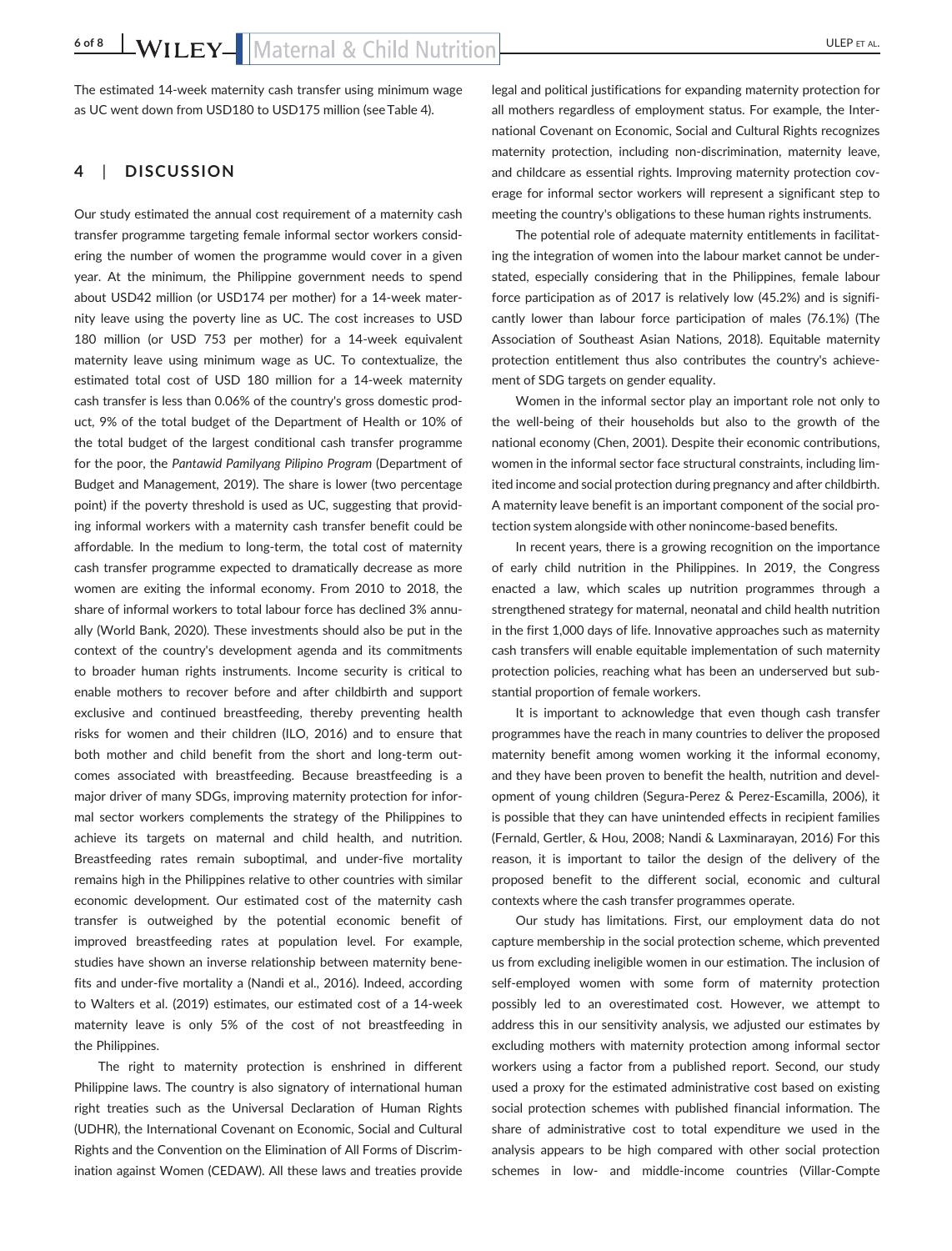et al., 2019). However, we chose the share of administrative cost from existing social protection schemes because they are more contextually relevant. Further studies are needed to do a more in-depth estimation of administrative costs in the Philippines, which can then be easily modelled with the flexible algorithm that we have developed.

For future research, decision makers may benefit from costing estimates disaggregated by socio-demographic status (e.g., mothers who are poor and young mothers in the informal sector). This may provide information especially for more a targeted and progressive income transfer programme.

## **5** | **CONCLUSION**

Our study proposes and costs a publicly financed non-contributory maternity protection programme for informally employed women. Although the political and institutional feasibility of such programme needs further assessment, its cost seems affordable especially in light of the economic gains from positive health and nonhealth outcomes associated with improved breastfeeding rates and female labour force participation. The Philippines had a long history of implementing and managing income protection schemes. Also, there are already existing social protection schemes that can be used to properly tailor a maternity cash transfer programme in the Philippine context.

### **ACKNOWLEDGMENTS**

Thanks to Adiatma Siregar, Mario Chen, Jessica Alegria-Escobar, Tuan Nguyen and Amy Weismann for participating in the review of this manuscript prior to submission. This project was supported by Alive & Thrive and the Becoming Breastfeeding Friendly (BFF), an initiative funded by the Family Larsson-Rosenquist Foundation through a grant to Yale University (PI, Rafael Perez-Escamilla). The Alive & Thrive initiative, managed by FHI Solutions, is currently funded by the Bill & Melinda Gates Foundation, Irish Aid, the Tanoto Foundation, UNICEF, and the World Bank. The BBF project is funded by The Family Larsson-Rosenquist Foundation through a grant to Yale University (PI, Rafael Pérez-Escamilla). Yale University has received a one-off grant for BBF by the Family Larsson-Rosenquist Foundation. Selection of test sites for BBF has been within the sole and full discretion of Yale University. There is no agreement for follow-on funding based on results and all results of BBF must be made publicly available. The Family Larsson-Rosenquist Foundation is an independent foundation set up in 2013 by the Larsson family and it functions strictly in line with the Swiss law. The foundation pursues charitable objectives and acts completely independent from the companies it owns assets of. As such, no member of the board of the Family Larsson-Rosenquist foundation has a commercial role within the field of breastfeeding. The foundation owns the Olle Larsson Holding, which comprises several companies, including a property investment portfolio, and medical technology companies, such as Medela. Regardless of these assets, the foundation can receive funding from different sources.

### **CONFLICTS OF INTEREST**

The authors declare that they have no conflicts of interest.

### **CONTRIBUTIONS**

The authors' responsibilities were as follows: VGU analysed and wrote the first draft. VGU, PZ and JDS interpreted the data and contributed to the revisions. PZ, RM and JDS developed the overall concept of the project. MCV, GC, GTB and RPE developed the methodology and contributed to the revisions. RM and RPE provided critical intellectual feedback to help revise the manuscript and contributed to the revisions. All authors have read and approved the final manuscript.

#### **ORCID**

*Valerie Gilbert Ulep* <https://orcid.org/0000-0002-0101-6608> *Mireya Vilar-Compte* <https://orcid.org/0000-0001-9047-1102> *Rafael Pérez-Escamilla* <https://orcid.org/0000-0001-9416-8039> *Grace J. Carroll* <https://orcid.org/0000-0002-1019-3892>

### **REFERENCES**

- Bai, D., Fong, D., & Tarrant, M. (2015). Factors associated with breastfeeding duration and exclusivity in mothers returning to paid employment postpartum. *Maternal and Child Health Journal*, *19*, 990–999.<https://doi.org/10.1007/s10995-014-1596-7>
- Binns, C., & Kung Lee, M. (2019). *Breastfeeding and public health impacts*. Oxford: Oxford University Press. [https://doi.org/10.1093/acrefore/](https://doi.org/10.1093/acrefore/9780190632366.013.66) [9780190632366.013.66](https://doi.org/10.1093/acrefore/9780190632366.013.66)
- Cabegin, E., & Gaddi, R. (2019). *Determinants of female labor participation in the Philippines*. Pasig City: National Economic and Development Authority.
- Chang, P.-C., Li, S.-F., Yang, H.-L., Wang, L.-C., Weng, C.-Y., Chen, K.-F., … Fan, S. (2019). Factors associated with cessation of exclusive breastfeeding at 1 and 2 months postpartum in Taiwan. *International Breastfeeding Journal*, *14*, 18. [https://doi.org/10.1186/s13006-019-](https://doi.org/10.1186/s13006-019-0213-1) [0213-1](https://doi.org/10.1186/s13006-019-0213-1)
- Chen, M. (2001). Women in the informal sector: A global picture, the global movement. *SAIS Review*, *21*(1), 71–82. [https://doi.org/10.1353/](https://doi.org/10.1353/sais.2001.0007) [sais.2001.0007](https://doi.org/10.1353/sais.2001.0007)
- Clay, R., Strong, M., & Thomas, K. (2018). Effect of financial incentives on breastfeeding. *JAMA Pediatrics*, *172*(2), e174523. [https://doi.org/10.](https://doi.org/10.1001/jamapediatrics.2017.4523) [1001/jamapediatrics.2017.4523](https://doi.org/10.1001/jamapediatrics.2017.4523)
- Department of Budget and Management. (2019). National expenditure program. Retrieved from DBM website: [https://www.dbm.gov.ph/wp](https://www.dbm.gov.ph/wp-content/uploads/NEP%202019/DSWD/A.pdf)[content/uploads/NEP%202019/DSWD/A.pdf](https://www.dbm.gov.ph/wp-content/uploads/NEP%202019/DSWD/A.pdf)
- Development Initiatives. (2018). *2018 Global nutrition report*. Bristol, UK: Development Initiatives.

Expanded Maternity Leave Act. (2019). Manila.

- Fernald, L., Gertler, P., & Hou, X. (2008). Cash component of conditional cash transfer program is associated with higher body mass index and blood pressure in adults. *The Journal of Nutrition*, *138*, 2250–2257. <https://doi.org/10.3945/jn.108.090506>
- Food and Nutrition Research Insititute. (2016). The Philippine nutrition: Facts and figures 2015. Taguig City: Food and Nutrition Research Insititute.
- ILO. (2012). *Maternity protection resource package: From aspiration to reality for all*. Geneva: International Labour Office; Conditions of Work and Employment Programme.
- ILO. (2016). Social protection for all issue brief: Maternity cash benefits for workers in the informal economy. Geneva. Retrieved from ILO: